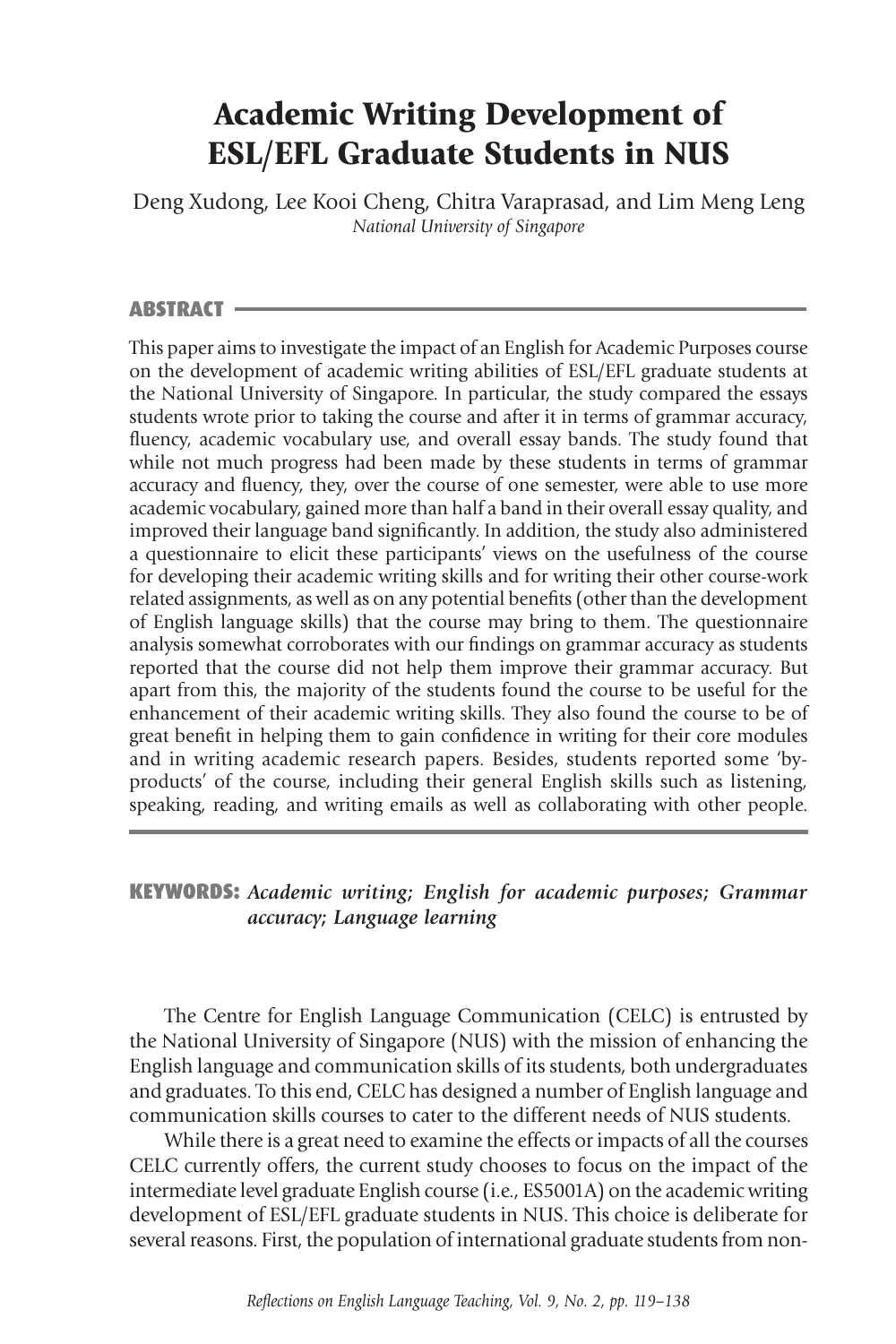English speaking backgrounds seems to be on the rise and the communicative competence in general and writing ability in particular, of these graduate students upon and after graduation will have a direct impact on NUS' reputation. Students who are found to lack communication ability will reflect NUS poorly among employers, local and international. Second, provisions of English language and communication skills courses (including EAP courses) have over the years been subjected to calls for accountability, and in such terms as understandable to governing parties who tend not to be specialized in the ESL/EFL field. Thus it is about time that the impact of CELC courses be measured and demonstrated not just in elusive arguments but in measurable and identifiable patterns. Third, CELC has yet to conduct a systematic study of the impact of its graduate English courses upon the development of graduate students' academic writing skills, despite some sporadic ones examining classroom practices and processes. A study of this kind is thus long overdue as it could provide CELC with insights of the effectiveness of courses offered, which in turn can form the basis on which to decide whether changes need to be made for the curriculum and syllabus of its course.

 Studies on the impact of English for Academic Purposes (EAP) on the development of learners' English language skills have been few and far between. Existing studies have produced somewhat contradictory results. While some studies report no improvement after students have taken an EAP course (e.g., Read & Hays, 2003), others find improvements (e.g., Elder & O'Luighlin, 2003; Green & Weir, 2003; Storch & Tapper, 2009). At the same time, some other studies may not find significant changes in some aspects of language competence for students such as linguistic accuracy and complexity, but they find improvements in other areas. For example, students' writing became more formal and exhibited features of written register rather than those of spoken register (Shaw & Liu, 1998). The study that is most related to ours is the one done by Storch & Tapper (2009), which investigated what aspects of academic writing improved at the completion of one semester of studying an EAP course that was specifically designed for postgraduate students in Melbourne University. In their study, they examined texts written by 69 students at two separate times: in week 1 and in week 10. The texts were subjected to analysis for language use, text structure, and rhetorical quality. This study found that while no improvements were shown in terms of fluency for students' writing, the use of academic vocabulary showed great improvements over time. In addition, students' grammatical accuracy also improved over time. Although the nature of the EAP course has great similarity to that of our ES5001A course, whether the positive findings the study has shown are transferable to our context is a different matter altogether. It is thus of great interest to see how much impact our postgraduate EAP course has upon the academic writing development of our ESL/EFL graduate students.

The current study has the following three main aims:

- 1. To investigate the impact of the CELC postgraduate EAP course (i.e., ES5001A) on the development of ESL/EFL postgraduate students' academic writing skills or abilities.
- 2. To examine to what extent the CELC postgraduate EAP course has helped postgraduate students with other assignments or research writing.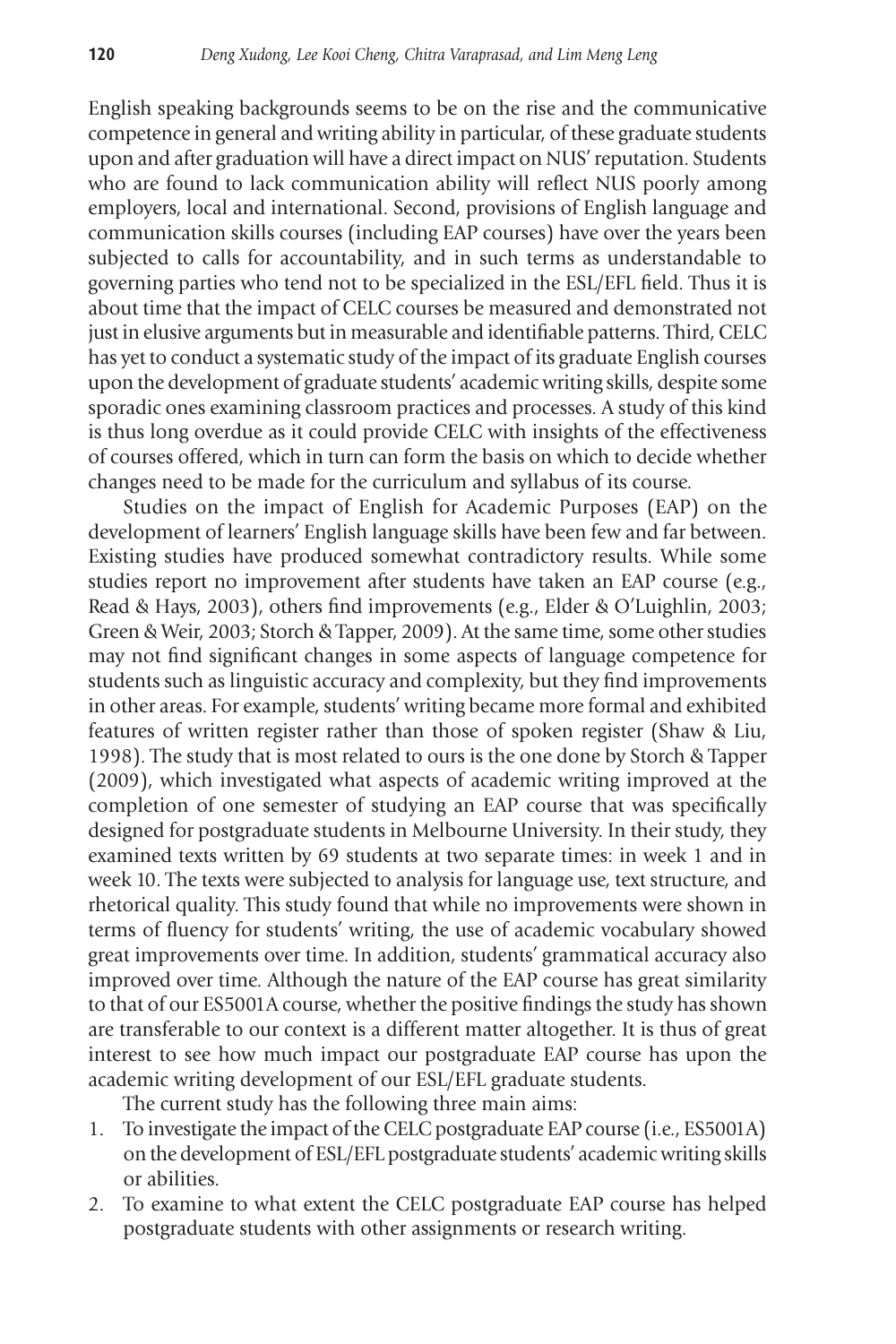3. To explore what potential benefits other than academic writing skills the postgraduate EAP course may bring to the students.

#### Method

## *Data Collection*

The study used a pretest/posttest design, which was based on the writing task in the first Diagnostic English Test (DET) in 2010. DET is a placement test that all incoming international graduate students are required to take, the results of which will determine whether students need to take any English courses and which level of English courses they need to take. In the DET, students are required to do one text-editing task, answer one set of reading comprehension questions based on a research paper, and write an argumentative essay of about 500 words in response to 2 stimulus reading texts. The results of the test are used to place students in 5 bands, with Band 1 the lowest band and Band 5 the highest. Those obtaining Bands 1-4 will be required to take one or two English courses so that they are equipped with sufficient academic literacy to cope with their respective academic studies in NUS. Students who obtained Band 5 overall and for the language component are exempted from taking graduate English courses.

 This study used only the data for the writing task, due to the fact that a repeat of the whole test (lasting for two hours and fifteen minutes) for the posttest would pose difficulty in recruiting participants, even when a S\$10 cash reward was offered for their participation. The writing task required students to write an academic text of 450–500 words that responded to one of the following two prompts:

- (a) In the text in Section A, Lee Kwan Yew suggests that Singaporeans who have received "an education and opportunities" provided by Singapore cannot leave Singapore permanently with a clear conscience. Do you agree it is wrong to leave your country permanently in search of a better life? Support your answer with ideas and examples from the texts and from your own experience and observation.
- (b) The texts in sections A and B suggest that governments are making special efforts to attract foreign talent. Would such a policy be beneficial to your country? Support your answer with ideas and examples from the texts and from your own experience and observation.

 To collect the posttest data, students who took the DET in January 2010 and were subsequently enrolled in Graduate English Course (Intermediate Level) (i.e., ES5001A) in Semester 2 of the Academic Year 2009/2010 were contacted via email in week nine of the semester and were invited to do the DET writing task again on the Saturday of week eleven. The essay scripts and bands they received from their essays constituted the posttest data. In addition, these students were also asked to sign a consent form and answer a questionnaire on (a) the usefulness of the course and various course components in the enhancement of their academic writing skills and abilities, (b) the usefulness of the course in helping them write their other course-work related assignments and research reports, and (c) any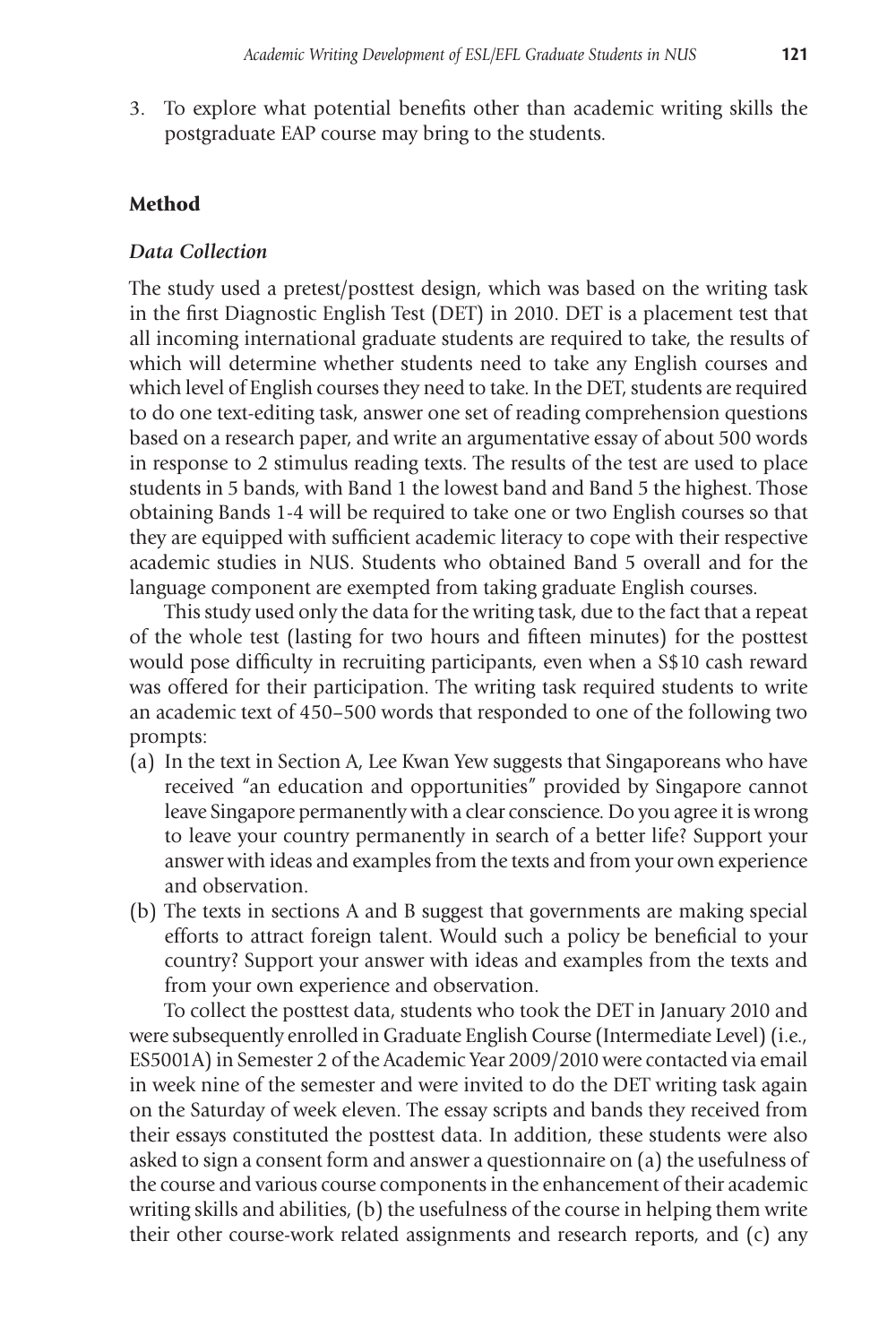potential benefits (other than the development of English language skills) that the course may bring to them. (See the questionnaire in the Appendix.)

## *Participants*

Out of the 65 ES5001A students who took the DET in January 2010, 31 participated in this study. They came from a range of language and cultural backgrounds (including those from China, Malaysia, Indonesia, Iran, the Philippines, India, and Vietnam), with the majority (23) from China.

 Among these 31 students, the majority (87%) did their bachelor's degree in a language other than English, with only 4 of them having done their first degree in English. More than half of these students (61%) had the experience of writing academic research papers in English, with some (26%) of them even having the experience of publishing their papers in English.

 Most of the students (81%) were admitted into the University with the results of at least one international standardized English language test such as TOEFL (iBT) (with scores ranging from 78-107), TOEFL (pBT) (with scores ranging from 570-600), IELTS (with bands of 6.0 and 6.5), and GRE (with scores ranging from 1140–1420).

#### *Data Analysis*

The main source of data for this study was essays written in the DET about two weeks before the semester started (time 1) and in week 11 (time 2). Two levels of analysis were conducted, holistic and analytic. The holistic analysis was mainly based on the bands the participating students obtained at time 1 and time 2. This level of analysis aims mainly to ascertain whether students' academic writing competence has improved purely in numerical terms. The second level of analysis was a detailed linguistic analysis of students' scripts, with a special focus on fluency, accuracy, academic vocabulary use, and text structure.

#### *Fluency*

Following Storch and Tapper (2009), we measured fluency in terms of the total number of words and words per T-unit. To count the total number of words of an essay, the word count tool of the Microsoft Word was used. In counting words, titles were excluded.

 For the identification of a T-unit, we followed the definition used by the originator of the concept Kellogg Hunt. According to Hunt (1970, p. 4), a T-unit is "a main clause plus all subordinate clauses and nonclausal structures attached or embedded in it." The identification and counting of the T-units was done manually by one of the project members. Examples of T-units from the essays are given below:

 Even [sic] it's uncertain weather [sic] I would try to apply PR in Singapore or fly back to China after I finish my study here, the fact is definite that the education I enjoy here, the vision I expand here, the knowledge I obtain here,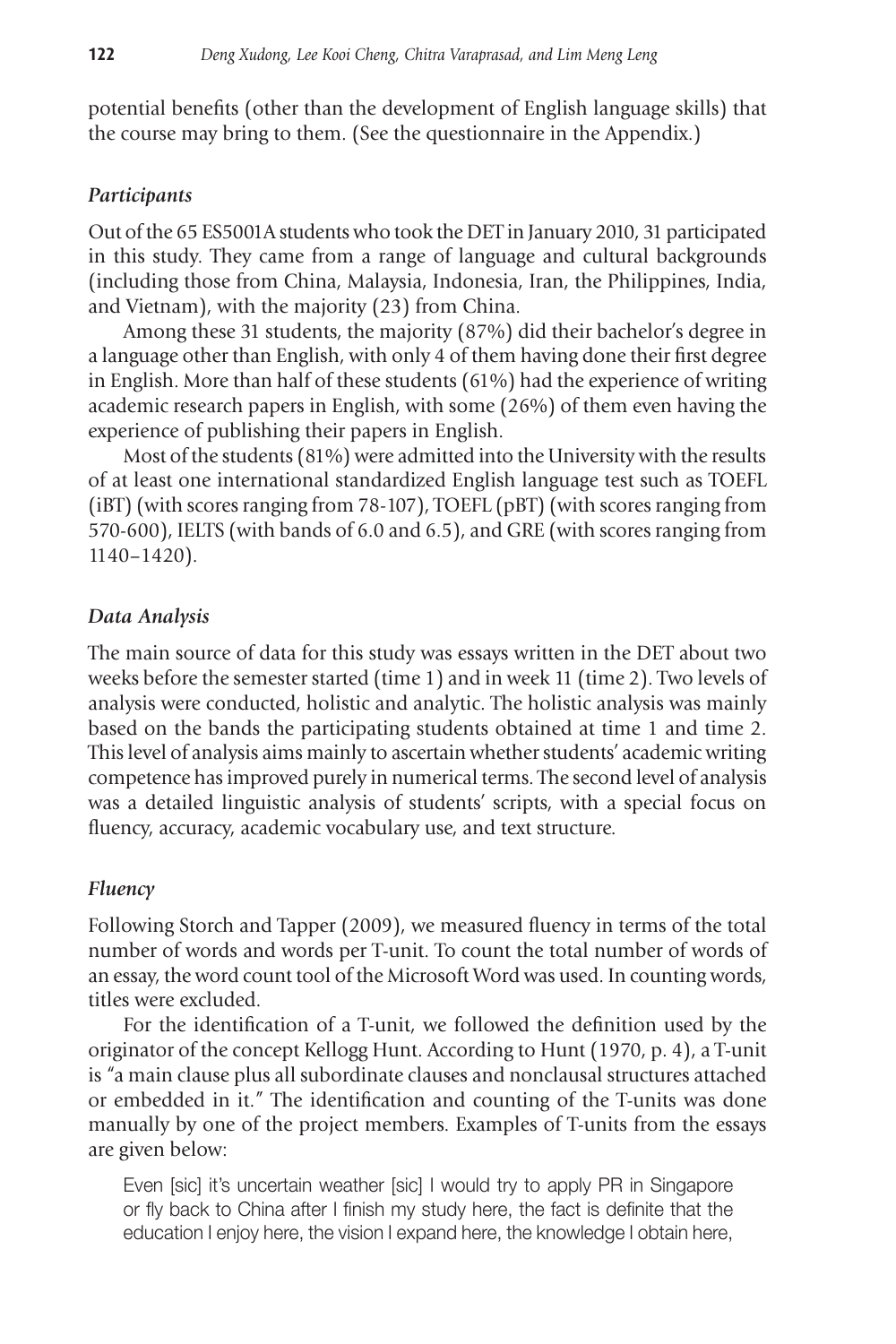the friends I get to know here and all of the experience I have here will surely benefit to my devotion to the country where I work. (1 T-unit)

 For example, to recruit a fresh Singaporean engineer, the company need to pay about SGD2700, /but if they recruit a Malaysian engineer who can do the same job, they only need to pay SGD2000. (2 T-units)

After decades of talent attracting program, the financial centre is actually sketched up with help of hundreds of foreign talents; /more importantly, the domestic professionals are catching up with a great improvement, partly due to learning effect, partly due to the fierce competition for survival. (2 T-units)

 The frequency of words per T-unit has traditionally been used as an index of syntactic maturity or complexity. However, increasingly the concept has also started to be used as a measure of fluency, such as Wolf-Quintero, Inagaki, and Kim (1998) and Storch and Tapper (2009). Likewise, the current study uses the frequency of words per T-unit as the measurement for fluency.

## *Accuracy*

In order to assess accuracy, we used error categories based on Wu et al. (2008), with some slight modifications (see Table 1). The four project members coded the 62 (31 pretest and 31 posttest) scripts for the different types of errors, with each coding 15 or 16 scripts. An accuracy score was then calculated by deriving the total number of errors per total number of words (E/W).

## *Use of Academic Vocabulary*

Use of vocabulary is an important aspect of academic writing. Again, following Storch and Tapper (2009), we examined the occurrences of vocabulary in the Academic Word List (AWL) developed by Coxhead (2000). The AWL consists of 570 word families derived from a corpus of academic texts drawn from our 'subcorpora' from arts, commerce, law, and science (see Coxhead, 2000 for details). These words are academic words that are found across disciplines and comprise 9-10% of an academic text (Storch & Tapper, 2009).

 Each student script was checked for the presence of words on the AWL and the number of occurrences was recorded for each of the 10 sublists of AWL.

## *Text Structure and Rhetorical Quality*

In the DET, each student's writing was given a banded score of 1-5 for content, organization, and language, respectively. Based on the banded scores for these separate areas, each essay was also assigned a weighted band of 1-5, which was calculated by giving one weighting for content and double weightings for both organization and language. For the posttest scripts, a tutor who had the experience of teaching ES5001A and of marking DET was engaged to mark all the essays based on the same set of DET descriptors. The bands obtained by each student at time 1 and time 2 were compared.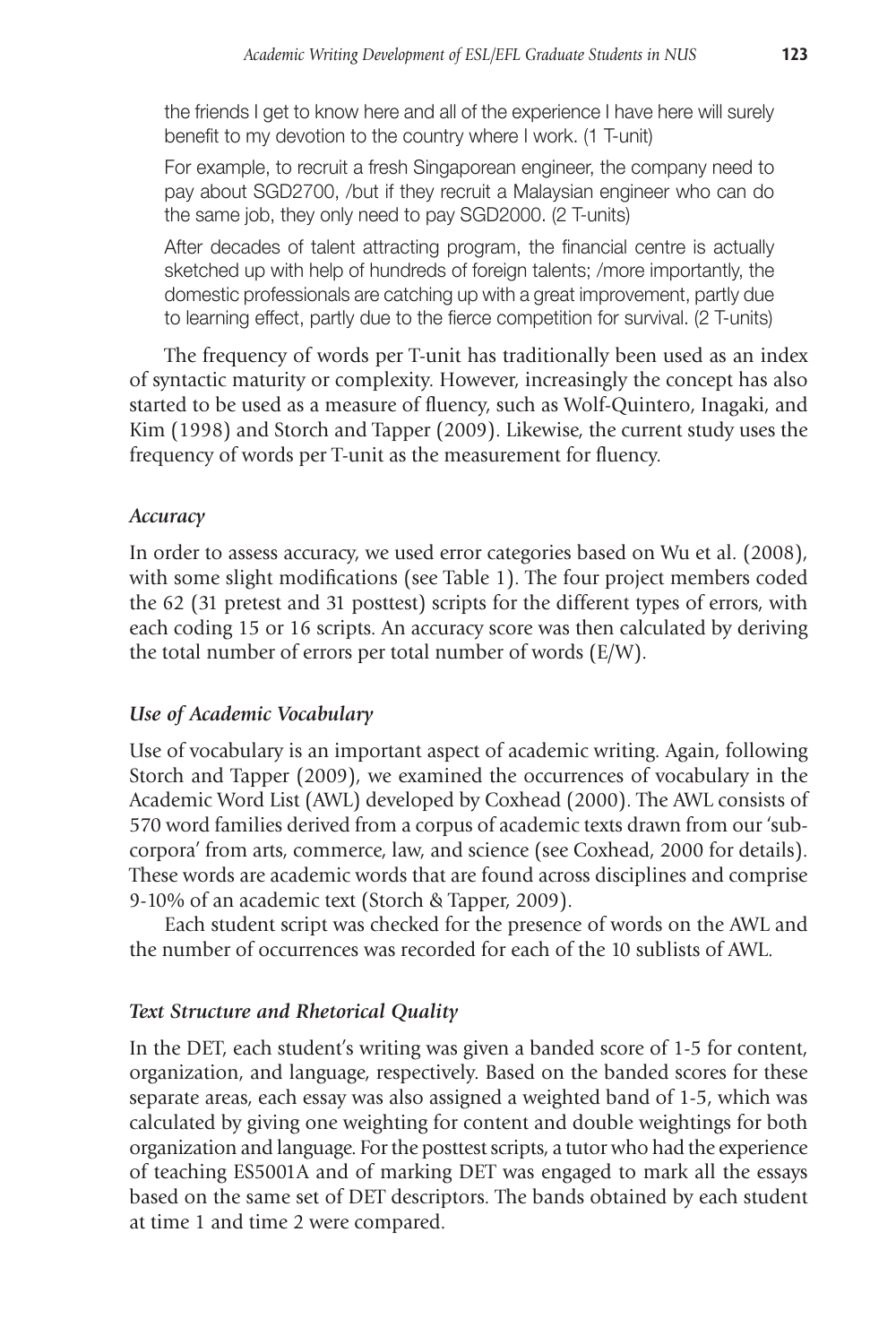| __<br>___ |  |  |  |  |
|-----------|--|--|--|--|
|-----------|--|--|--|--|

Error Categories, Subcategories, and Codes

| N <sub>0</sub> | Categories             | Subcategories                                | Codes       |
|----------------|------------------------|----------------------------------------------|-------------|
| 1              | Verb                   | Verb tense/voice/aspect                      | Vt          |
| $\overline{2}$ |                        | Verb modals                                  | Vm          |
| 3              |                        | Missing verbs                                | VØ          |
| $\overline{4}$ |                        | Verb form                                    | Vform       |
| 5              | Subject-verb agreement | Subject-verb agreement                       | <b>SVA</b>  |
| 6              | Articles/Determiners   | <b>Articles or Determiners</b>               | Art or Det  |
| 7              | <b>Nouns</b>           | Noun number                                  | Nn          |
| 8              |                        | Noun possessive                              | <b>Npos</b> |
| 9              | Pronouns               | Pronoun forms                                | Pform       |
| 10             |                        | Pronoun reference                            | Pref        |
| 11             | Word choices           | Wrong collocation/idiom/preposition          | Wcip        |
| 12             |                        | Acronyms                                     | Wa          |
| 13             |                        | Word forms                                   | Wf          |
| 14             | Sentence structure     | Run-ons, comma splice                        | Srun        |
| 15             |                        | Dangling modifiers                           | Smod        |
| 16             |                        | Parallelism                                  | Spar        |
| 17             |                        | Fragments                                    | Sfrag       |
| 18             |                        | Subordinate clauses                          | Ssub        |
| 19             | Word order             | Incorrect sentence forms                     | Woinc       |
| 20             |                        | Adverb position                              | Woadv       |
| 21             | Transitions            | Link words/Phrases                           | Trans       |
| 22             | Mechanics              | Punctuation, capitalization, spelling, typos | Mec         |
| 23             | Redundancy             | Local                                        | Rloc        |
| 24             | Others                 | Missing nouns/words, etc.                    | WØ          |
| 25             |                        | Unclear meaning, no correction possible      | Um          |

## Results

## *Fluency*

Table 2 shows that the length of the essays written in the pre- and posttest was almost the same, with the essays in the posttest negligibly shorter. There were slightly more T-units in the pretest than in the posttest, and correspondingly, the average number of words per T-unit was marginally lower in the pretest than in the posttest, though none of these differences was shown to be significant, based on the results of an independent samples t-test (t = .975 for total number of words,  $t = .48$  for total number of T-units and  $t = .54$  for average number of words per T-unit).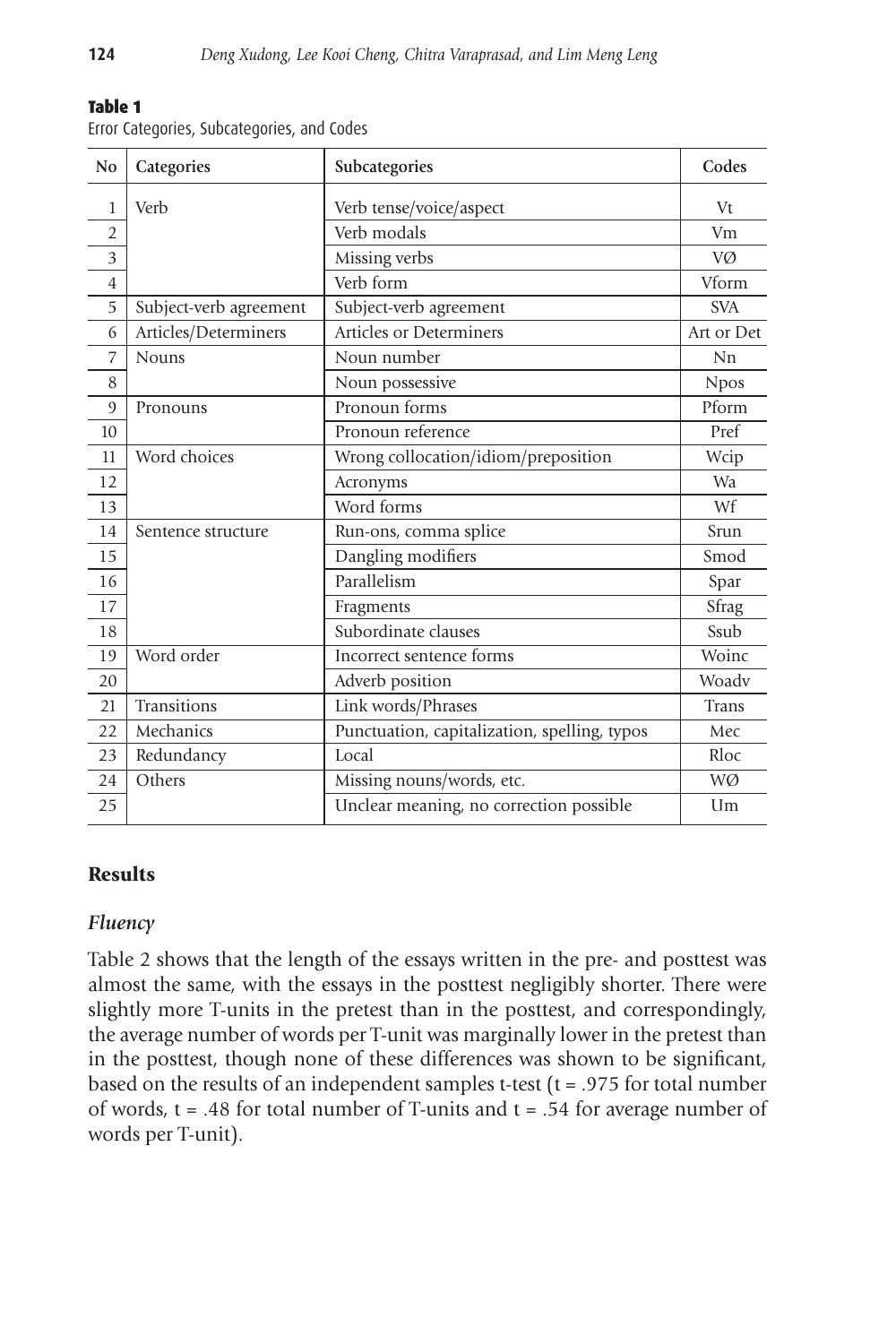#### Table 2

Results for Fluency in Pre- and Posttests

|               |        | Pretest<br><b>Posttest</b> |        |           |
|---------------|--------|----------------------------|--------|-----------|
| Fluency       | M      | <b>SD</b>                  | M      | <b>SD</b> |
| Total words   | 458.71 | 101.04                     | 457.87 | 110.75    |
| Total t-units | 27.84  | 7.37                       | 26.61  | 6.28      |
| Words/t-unit  | 16.96  | 3.16                       | 17.44  | 3.19      |

## Table 3

Results for Accuracy in Pre- and Posttests

|                    |       | Pretest   | <b>Posttest</b> |           |  |
|--------------------|-------|-----------|-----------------|-----------|--|
| Accuracy           | M     | <b>SD</b> | M               | <b>SD</b> |  |
| Total errors       | 31.13 | 12.62     | 33.58           | 17.05     |  |
| Errors/Total words | 0.07  | 0.02      | 0.07            | 0.03      |  |

## *Accuracy*

Table 3 shows the average number of errors made by the 31 students in the preand posttests and the total number of errors per total number of words. Again there was no obvious improvement in accuracy scores from pretest to posttest.

 A closer examination of the types of errors made by the students in the pre- and posttests revealed that the three most frequent types of errors remain more or less the same: wrong collocation/idiom/preposition (Wcip), articles or determiners, and noun numbers (see Table 4). The combined total of the three types of errors made up more than half of all the errors, 50.99% and 52.73% for pretest and posttest, respectively.

# *Academic Vocabulary Use*

Table 5 shows the average number of occurrences of AWL words as well as the percentage of AWL words out of the total number of words in students' scripts in the pretest and posttest. There was a slight increase in the use of AWL words in the posttest compared with the pretest, although the increase was not statistically significant.

# *Text Structure and Rhetorical Quality*

Table 6 shows the mean bands and standard deviations for student essays in the pre- and posttests. There was an overall improvement in the quality of writing exhibited in the posttest, that is, students seemed to get a higher band in terms of content, organization, and language as well as in terms of the essay in general. The improvement in language—of more than half a band (0.64) up from the pretest—was particularly striking. The Mann-Whitney *U* test results show that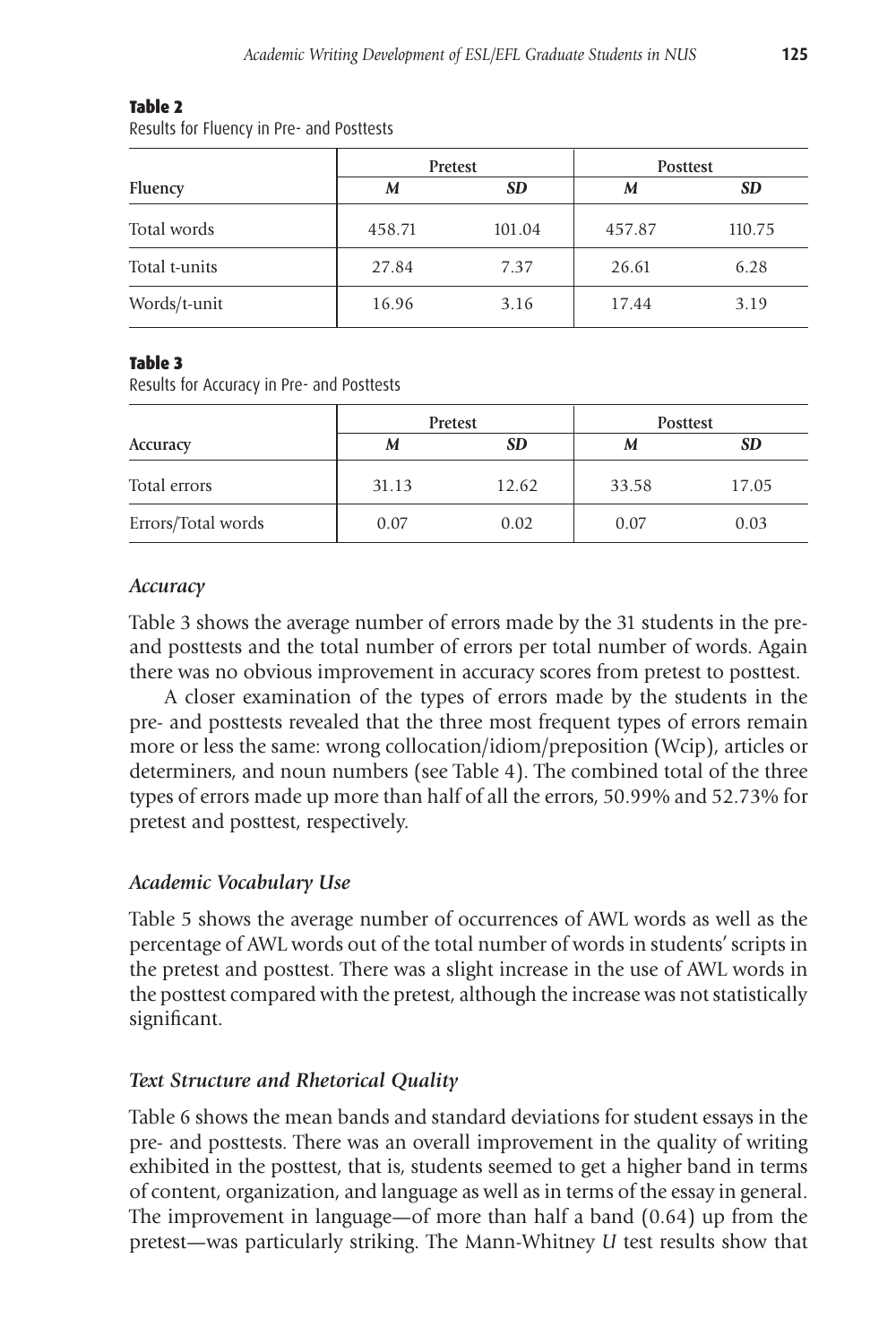Posttest

| Types and Number of Errors in Pre- and Posttests |               |            |  |  |  |  |  |
|--------------------------------------------------|---------------|------------|--|--|--|--|--|
|                                                  |               | Pretest    |  |  |  |  |  |
| Type of error                                    | <b>Number</b> | Percentage |  |  |  |  |  |
| Wcip                                             | 219           | 22.65      |  |  |  |  |  |
| Art or Det                                       | 140           | 14.48      |  |  |  |  |  |
| Nn                                               | 134           | 13.86      |  |  |  |  |  |
| Vt                                               | 59            | 6.10       |  |  |  |  |  |
| Wf                                               | 59            | 6.10       |  |  |  |  |  |
|                                                  |               |            |  |  |  |  |  |

## Table 4

| Type of error | Number         | Percentage | <b>Number</b>  | Percentage |
|---------------|----------------|------------|----------------|------------|
| Wcip          | 219            | 22.65      | 258            | 24.78      |
| Art or Det    | 140            | 14.48      | 113            | 10.85      |
| Nn            | 134            | 13.86      | 178            | 17.10      |
| Vt            | 59             | 6.10       | 44             | 4.23       |
| Wf            | 59             | 6.10       | 68             | 6.53       |
| Others        | 56             | 5.79       | 68             | 6.53       |
| <b>SVA</b>    | 45             | 4.65       | 64             | 6.15       |
| Mec           | 42             | 4.34       | 44             | 4.23       |
| Vform         | 32             | 3.31       | 51             | 4.90       |
| Srun          | 27             | 2.79       | 18             | 1.73       |
| Rloc          | 27             | 2.79       | 33             | 3.17       |
| Woinc         | 26             | 2.69       | $\overline{4}$ | 0.38       |
| Um            | 17             | 1.76       | 20             | 1.92       |
| Pref          | 16             | 1.65       | 24             | 2.31       |
| Spar          | 16             | 1.65       | $\overline{0}$ | 0.00       |
| Sfrag         | 14             | 1.45       | 10             | 0.96       |
| Pform         | 10             | 1.03       | $\mathbf{1}$   | 0.10       |
| Ssub          | $\overline{7}$ | 0.72       | $\overline{2}$ | 0.19       |
| Vm            | 6              | 0.62       | 3              | 0.29       |
| VØ            | 5              | 0.52       | $\overline{4}$ | 0.38       |
| <b>Npos</b>   | $\overline{4}$ | 0.41       | 12             | 1.15       |
| Trans         | 3              | 0.31       | 21             | 2.02       |
| Smod          | $\overline{2}$ | 0.21       | $\mathbf{1}$   | 0.10       |
| Woadv         | $\mathbf{1}$   | 0.10       | $\mathbf{0}$   | 0.00       |
| Wa            | $\mathbf{0}$   | 0.00       | $\mathbf{0}$   | 0.00       |
| Total         | 967            | 100        | 1041           | 100        |

#### Table 5

Results for Use of Academic Vocabulary

|                          | Pretest |           | <b>Posttest</b> |           |  |
|--------------------------|---------|-----------|-----------------|-----------|--|
| Use of AWL               | M       | <b>SD</b> | M               | <b>SD</b> |  |
| Total occurrences of AWL | 25.81   | 10.99     | 30.19           | 13.01     |  |
| AWL/Total words          | 5.69%   | 2.27      | 6.75%           | 2.93      |  |

the differences between the pre- and posttest bands in language  $(p = .000)$  and overall grade (*p* = 0.043) were significant and that in organization was close to statistical significance  $(p = 0.060)$ . However, no significant difference was found in content  $(p = 0.205)$ .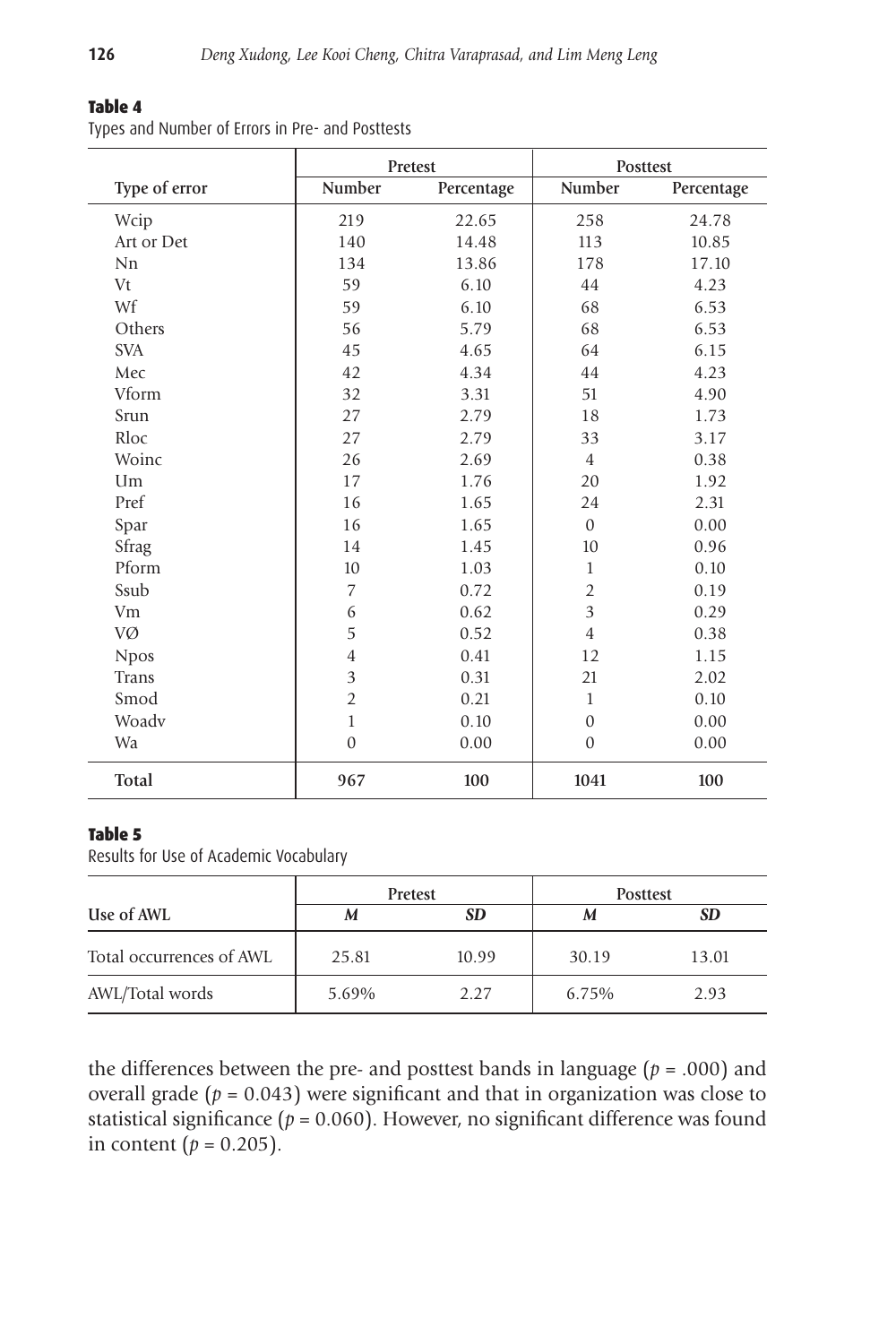|                    |                | Pretest | <b>Posttest</b> |           |  |
|--------------------|----------------|---------|-----------------|-----------|--|
| Aspect of essay    | <b>SD</b><br>M |         | M               | <b>SD</b> |  |
| Content            | 3.03           | 0.61    | 3.26            | 0.77      |  |
| Organization       | 2.84           | 0.69    | 3.16            | 0.58      |  |
| Language           | 2.84           | 0.64    | 3.48            | 0.68      |  |
| Overall essay band | 3.00           | 0.52    | 3.29            | 0.64      |  |

#### Table 6

Essay Bands in Pre- and Posttests

## *Quantitative Questionnaire Analysis*

The questionnaire consisted of both multiple choice questions and qualitative questions. The quantitative questions focused on two main areas: (a) the usefulness of the course and various course components for the enhancement of the students' academic writing skills and abilities, and (b) the usefulness of the course in helping them write their other course-work related assignments and research reports. The qualitative questions elicited students' feedback on the difficulties they still encountered in writing academic assignments, the usefulness of the course in improving their academic writing, and any potential benefits (other than the development of English language skills) that the course might bring them.

## *Impact of the Course on Academic Writing Skills*

In this section of the questionnaire, students were asked to indicate the extent or degree of agreement to the 11 course objective statements, based on a five-point Likert scale with one for *strongly disagree*, three for *neutral* and five for *strongly agree*.

 In general, the majority of students either agreed or strongly agreed that the course had fulfilled its objectives, except probably for the improvement of grammar accuracy (Item No. 9) (see Table 7). Specifically, at least two-thirds of the students either agreed or strongly agreed that the course had helped them understand the general characteristics of academic writing (94%), use expressions commonly used in academic writing (87%), interpret graphic information appropriately (83%), present graphic information in a clear manner (81%), apply the relevant academic writing style used in their disciplines (75%), present their arguments in a coherent manner (75%), and improve their language structure (71%). Slightly less than two-thirds of the students either agreed or strongly agreed that the course had helped them write for the intended audience (65%), synthesize key information in reading texts (65%), and make use of sources in writing (61%). However, less than half of the students (42%) either agreed or strongly agreed that the course had helped improve their grammar accuracy.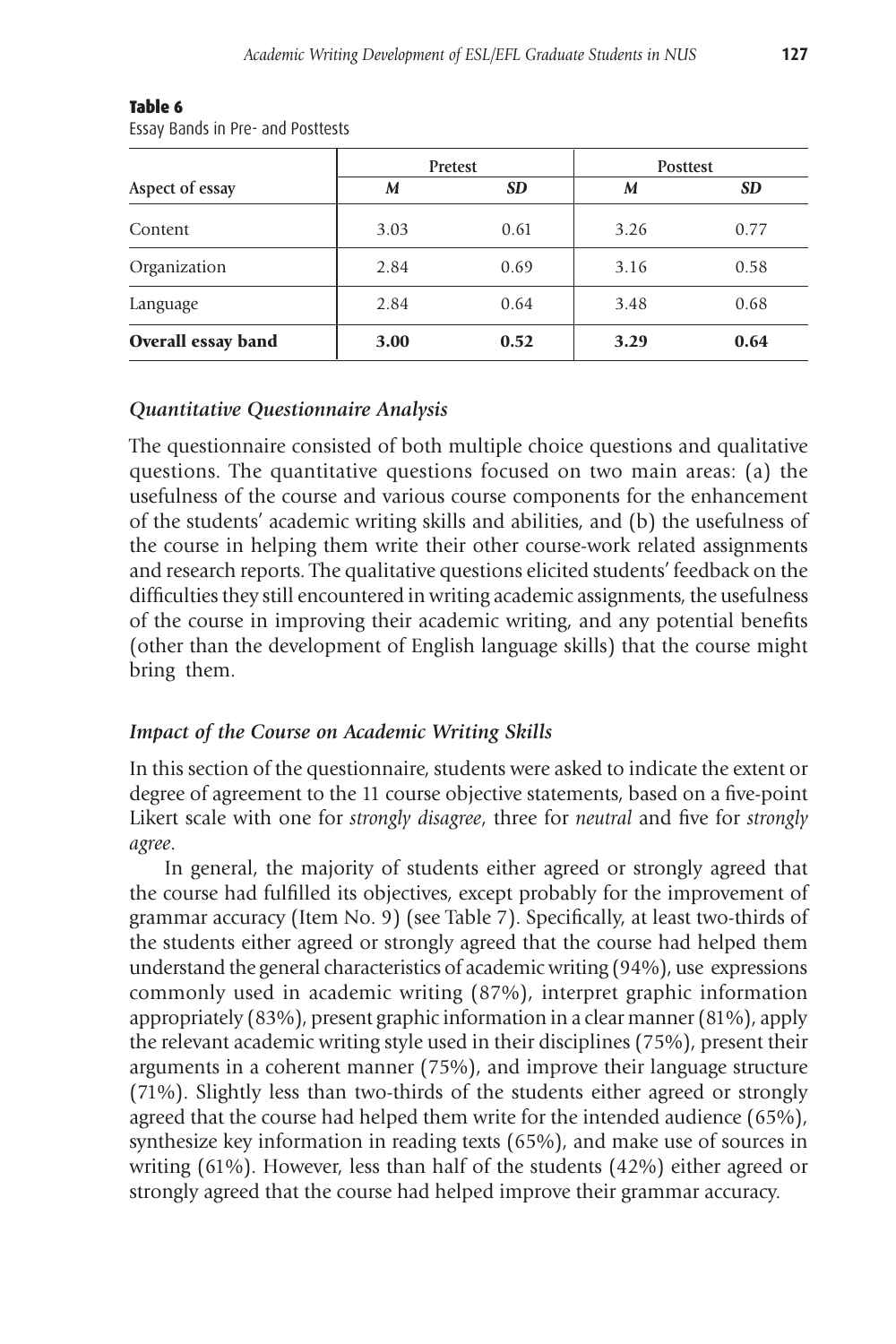# The course has helped me in  $\begin{array}{c|c|c|c|c|c|c|c|c} & 1 & 2 & 3 & 4 & 5 \end{array}$ 1. understanding the general characteristics of  $\begin{array}{|l|c|c|c|c|c|} \hline 3\% & 0\% & 3\% & 52\% & 42\% \hline \end{array}$  academic writing 2. applying the relevat academic writing style  $\begin{array}{|c|c|c|c|c|c|c|c|c|} \hline 3\% & 3\% & 19\% & 65\% & 10\% \hline \end{array}$  used in my discipline 3. writing for the intended audience 3% 3% 39% 45% 20% 4. synthesizing key information in reading texts 3% 0% 32% 39% 26% 5. making use of sources in writing  $3\%$  |  $3\%$  |  $10\%$  |  $26\%$  |  $45\%$  |  $16\%$ 6. presenting my arguments in a coherent manner  $\begin{array}{|c|c|c|c|c|c|} \hline 3\% & 6\% & 16\% & 52\% & 23\% \hline \end{array}$ 7. presenting graphic information in a clear  $\begin{array}{|c|c|c|c|c|c|c|c|c|} \hline 3\% & 0\% & 16\% & 58\% & 23\% \hline \end{array}$  manner 8. interpreting graphic information appropriately  $\begin{array}{|c|c|c|c|c|c|} \hline 3\% & 3\% & 10\% & 48\% & 35\% \hline \end{array}$ 9. improving my grammar accuracy 0% 10% 48% 39% 3% 10. improvin my language structure  $\begin{array}{|c|c|c|c|c|c|c|c|c|} \hline 3\% & 3\% & 23\% & 61\% & 10\% \hline \end{array}$ 11. making use of expressions commonly used in 3% 0% 10% 61% 26% academic writing

#### Table 7

Students' Perception of the Impact of the Course on Academic Writing Skills

# *Transferability of Skills*

In this section of the questionnaire, students were asked to indicate the extent or degree of agreement to whether they felt more confident in writing assignments in their core academic modules and in writing academic research papers, again based on a five-point Likert scale with 1 for *strongly disagree*, 3 for *neutral*, and 5 for *strongly agree*.

 The majority of students either agreed or strongly agreed that after taking the course, they felt more confident in writing assignments in their core academic modules (78%) as well as in writing academic research papers in their respective disciplines (80%).

# Qualitative Questionnaire Analysis

## *Difficulties in Writing Academic Assignments*

In response to the open question of what difficulties they still encounter in writing academic assignments, the students noted at least 6 large areas of difficulty. The most frequently mentioned area of difficulty is the use of appropriate words and expressions, with more than half (i.e., 18 or 58%) of the 31 students commenting on it. Below are some examples of answers from the students:

 Lack of vocabulary and commonly used expressions Express ideas accurately The accuracy of word choice Limited vocabulary, expressions, etc.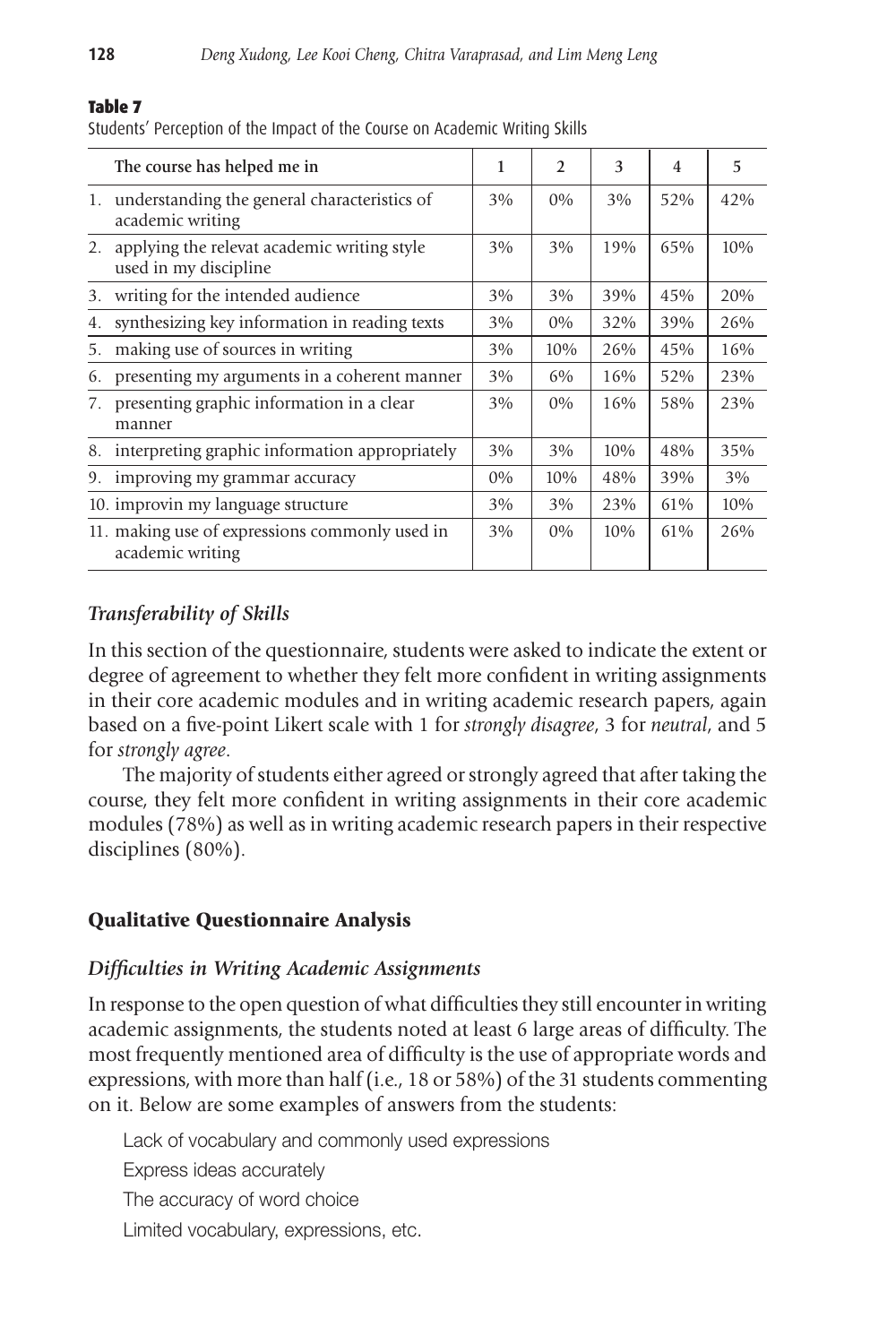My vocabulary is limited. Clearly express my opinion in English. Choose the suitable word choice in a sentence. Not familiar with the academic words used in academic writing. Use of verbs like "would be", "could be", etc.

 This result is hardly surprising as the use of collocations and idiomatic expressions has also been found to be the most common type of errors students made in both their pre- and posttests.

 The second most frequently mentioned area of difficulty in writing an academic assignment is the organization of ideas, with 6 of the students commenting on it. Below are some typical answers from the students:

General organization or structure is a bit difficult

Organize the ideas which are essential to be written

 The most difficult task in writing is organizing and generating ideas. I mean it would take me at least 3 to 5 drafts to present a writing with deep contents, logically arranged and with good reasoning. Therefore it takes time. I'm very slow at this.

Mostly I suffer from difficulties related to how to organize an essay

## Grammar is another area that students found difficult, with at least four of them mentioning it, as shown in the following examples:

My grammar is still poor, the ES5001A didn't teach much on grammar

The structure as well as the grammar.

Use proper grammar to make my writing more fluent

Grammar accuracy and exactly word.

Some students also mentioned the problem of resorting to thinking in their first language, which may involve more than just the use of words or expressions. For example,

I think the most difficulties is the English logic

It is still difficult to get [rid of] the thinking method of Chinese

 I cannot express myself as natural as authors from English speaking countries. I often have to think in Chinese and then translate into English. Moreover, I'm not sure the translation follows the habit of English. Can they understand me? I wonder.

Finally, a few students expressed difficulties in generating ideas for their writing as well as in finishing a writing assignment within a stipulated timeframe:

 I usually feel the content is not adequate when writing academic assignments.

 The most difficult part in writing academic assignment is how to generate the content.

Content is not enough.

Less time to do write-edit-revise cycle.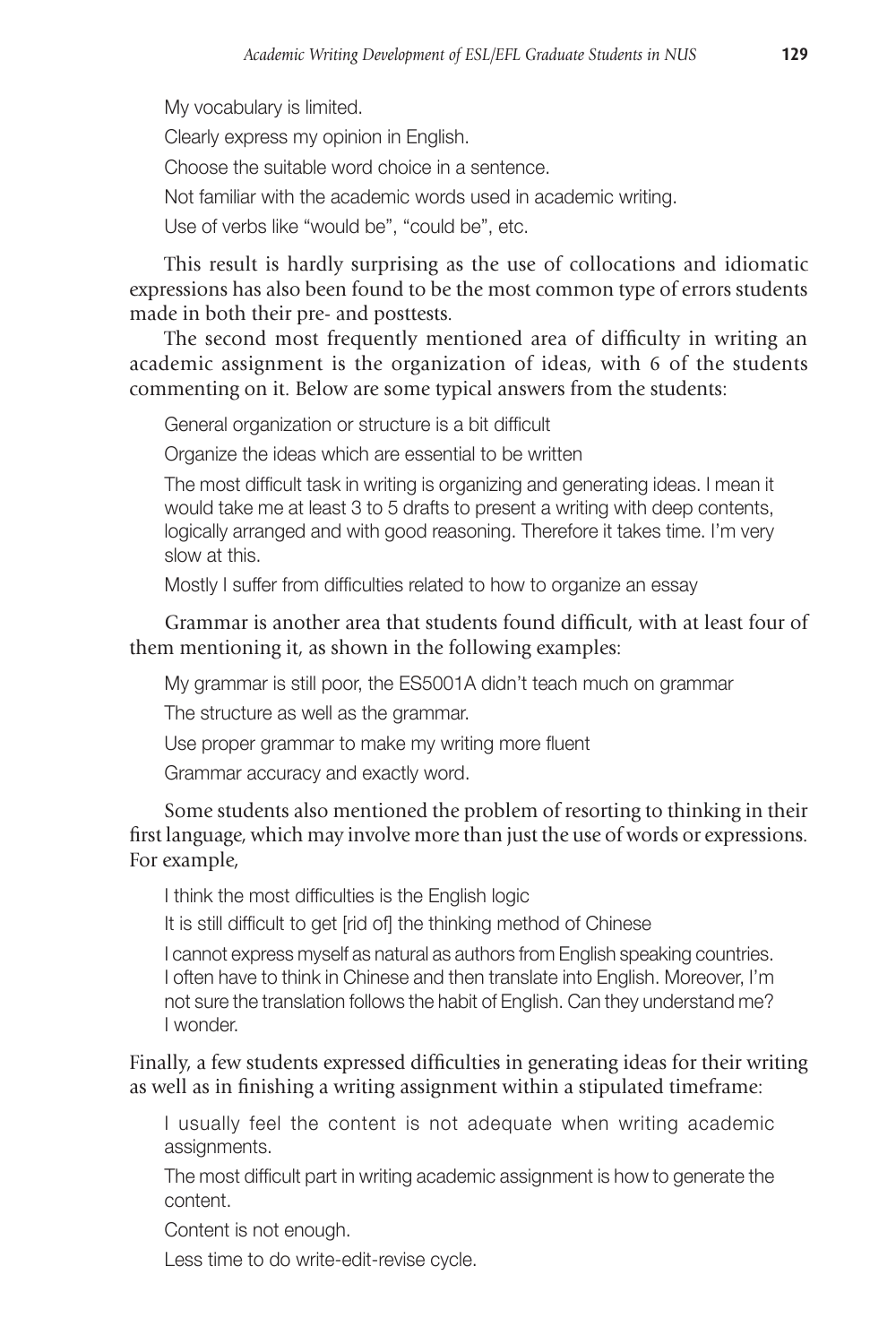The most difficult task in writing is organizing and generating ideas. I mean it would take me at least 3 to 5 drafts to present a writing with deep contents, logically arranged and with good reasoning. Therefore it takes time. I'm very slow at this.

# *Usefulness of the Course in Improving Students' Academic Writing*

In their feedback on the usefulness of the course in improving their academic writing, students provided some general positive comments on the course such as "it's good" and "ES5001A has done a great job. Keep the good work." In addition, the students also commented on some of the specific skills that the course has helped them develop, including academic writing conventions and summary and analytic skills, as shown in the following examples:

 The ES5001A teaches me how to summarize or analyze the paper or table or graphs more correctly

 The module is useful in identifying characters of academic writing. I did not notice them, but the module clarified them. So I now know what I need to cover in my own academic writing.

 We learn the writing structure which can be followed when doing academic writing. It is very useful . . . .

 Yes. Improving the understanding in academic writing in general. It is useful in my future reading and writing.

 ES5001A is useful in improve my academic writing. I learnt many useful things during this study. Such as how to compose critical writing.

It helps me to form the general understanding of academic writing.

 After attending the course, I realised many academic features in academic writing which my English teacher never taught me before.

 It, of course, improves the academic writing aspects as the academic writing is altogether different from general writing or speaking.

 Besides the provision of positive comments on the course, some students also expressed their unfulfilled expectations of the course. These expectations include the addition of more language-related activities such as word usage and grammar skills, as well as the instruction of discipline-specific writing practices. Below are some typical comments from the students:

"More assignment in commonly used expressions and vocabulary training"

I feel that it would be better to teach us some usually used grammar and exchanging words

There must be more practice of grammar accuracy and how to use exactly word.

May teach the students more "language" skills

It is suggested that more language points (how to improve) should be involved.

I could be better if more standard samples were evaluated.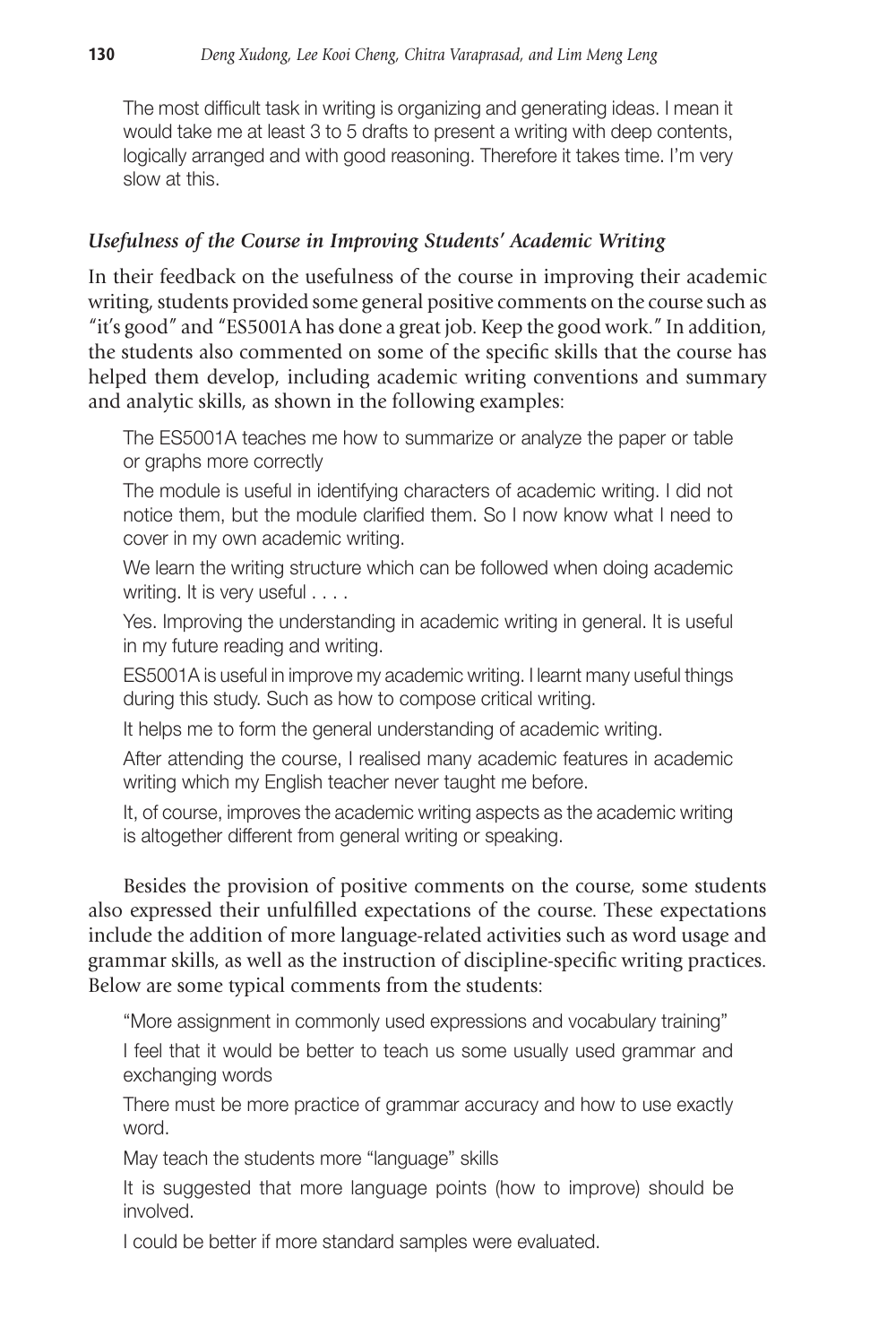I think reducing number of students in each class would help, to give more time working through writing-edit-reverse cycle.

I believe it would be better if the module would include some important writing forms that are necessary for researchers such as research proposals, article critiques in the student discipline and assignments that can improve grammar accuracy.

It may be useful to conduct the course/according to the discipline since different discipline has different academic style.

# *"By-products" of the Course*

While the main aim of the course is to enhance students' academic writing skills, students seem to have also gained some 'added values' from the course (Perpignan, Rubin, & Katznelson, 2007). The most frequently mentioned 'by-product' is the improvement of their general English skills such as listening, speaking, reading, and writing (including the writing of emails and even the writing of essays in students' native language), as shown in the following comments:

It improved my listening a bit

Helped me in public English communication.

 Spoken English. Because we have choice to communicate with other students and teacher. Luckily, the teacher can correct our expression and language.

 I communicated with other students in the class and make friends with people from other countries. At the same time, it is a good chance to improve my oral English.

In my ordinary writing e.g. email.

Reading ability like article structure analysis.

ES5001A helps me to know how to organize my ideas and opinions.

Help in reading articles.

 Actually it could help me to write essay in my language too. Because I had some difficulties in writing in my native language which by taking this module I could overcome some of them but still I should work on writing essays.

 So day-to-day by the professor and good interaction with the classmates coming from different countries.

Oral English. The ability to discuss in English.

In my other assignments, I will finish them quicker

 In addition to the benefits of improving students' general English language competence, students have also mentioned some other 'by-products' of the course, especially the social interactional function of the course. Below are some examples:

Help me to make some friends in my class

 The module also provides me a chance to know new friends, who need to improve their English too, and we can speak in English on the class. We learn from each other and encourage each other.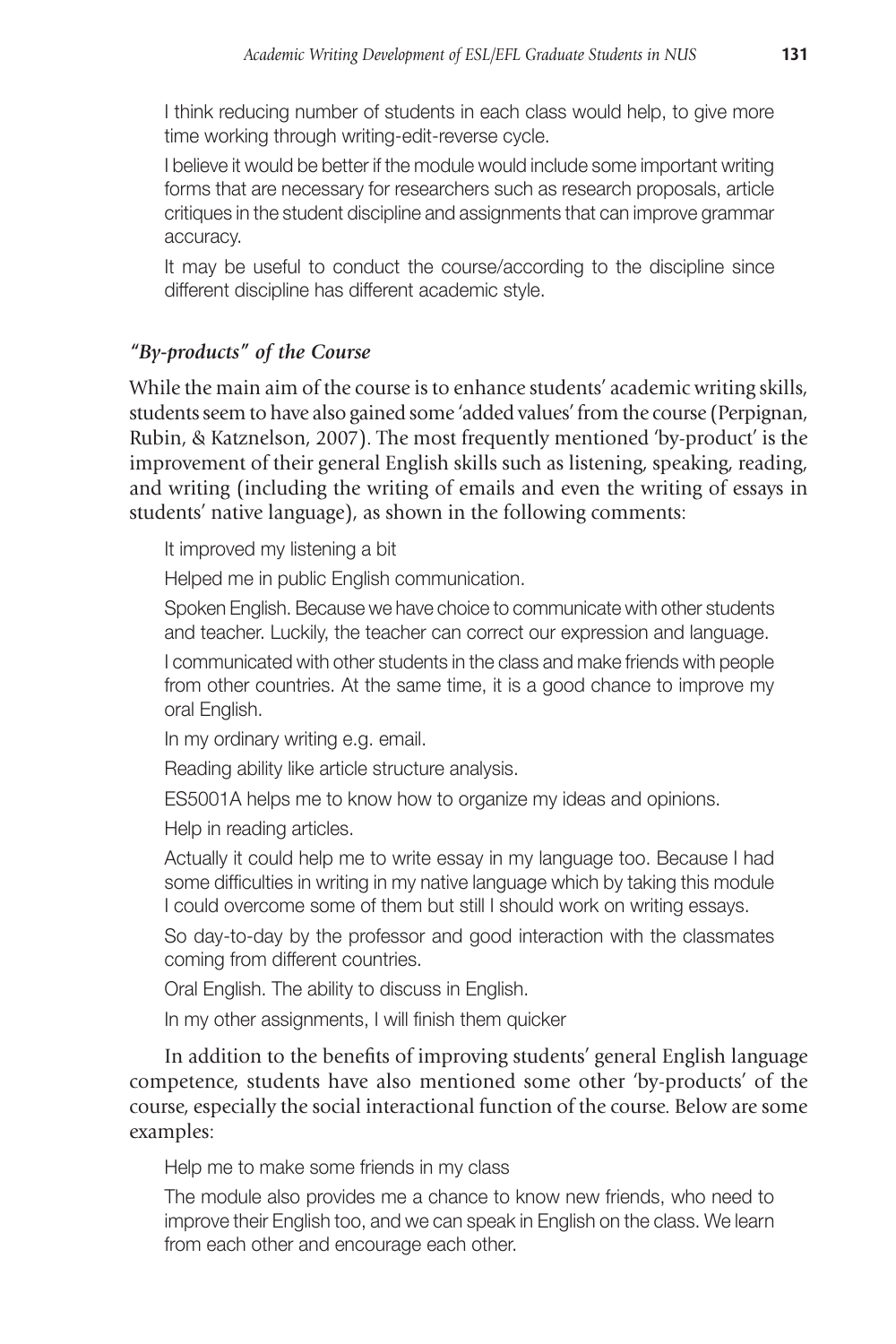Making friends.

Collaborating with friends in class in terms of peer review.

 It helps me to know how to critique others' work and the attitude towards the life.

## Discussion

The course under study is an intermediate level graduate English course offered to international graduate students who scored below Band 5 in the Diagnostic English Test, which is conducted twice a year. The focus of the course is in fact not on essay writing, but rather on research paper writing, which is exemplified by the three assignments students are required to do: data commentary, critique, and report. Thus it may seem to be unfair to evaluate the effectiveness of this course in terms of the development of students' general academic literacy rather than the specific skills that the course aims to achieve. We chose the writing of an essay as our gauge of their level of academic literacy nonetheless, mainly based on the practicability of the task.

 Our analysis of the essays written by the students in the pretest and posttest shows that students were able to produce texts which sounded slightly more academic, mainly in terms of their use of academic vocabulary. In addition, they had gained over the course of one semester more than half a band in their overall essay quality and had improved their language band significantly. However, there was no change over time in terms of their grammar accuracy, fluency of writing or textual complexity as measured by the use of T-units, and content band of their essays.

 The questionnaire analysis somewhat corroborates with our findings on grammar accuracy as students reported that the course did not help them improve their grammar accuracy. Yet apart from this, the majority of the students found the course to be useful in the enhancement of their academic writing skills. They also found the course to be of great benefit in helping them to gain confidence in writing for their core modules and in writing academic research papers. Besides, students reported some 'by-products' of the course, including improvement in their general English skills such as listening, speaking, reading, and writing emails as well as collaboration with other people.

 Thus, overall, the course seems to have achieved the objectives it set out to achieve, i.e., in helping students to recognise the general characteristics of academic writing, recognise the grammar and style of academic writing in their own discipline, present well organised ideas in formal English, interpret data and academic texts, write a simple critique, write a data commentary, and write a report (http://www.nus.edu.sg/celc/courses/grad/index.html#es5001a). Nonetheless, we are aware that some students still expressed difficulties in the use of words, grammar, and generation and organization of ideas, though we readily acknowledge that eradication of all these problem areas from our students should not be the task of ES5001A tutors alone. The improvement of language proficiency, in general, and academic literacy, in particular, is a life-long process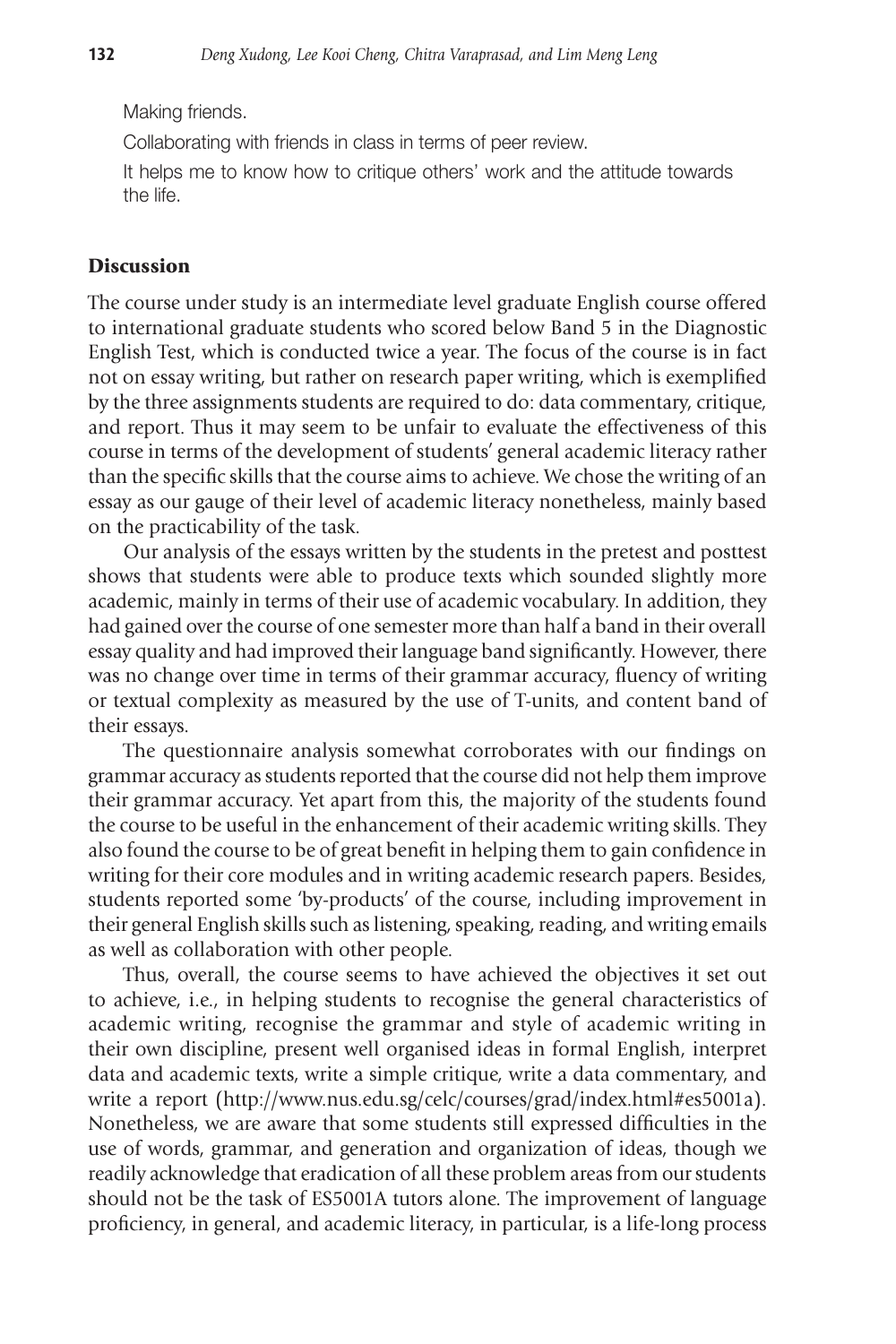which may be expedited by a passionate pursuit on the part of students themselves, targeted language and communication programmes on the part of CELC, and outside-of-class institutionalized and sustained support systems on the part of the University.

# ACKNOWLEDGEMENTS

We would like to thank the Centre for English Language Communication, National University of Singapore for a research grant that supported this study. We would also like to thank the coordinator, lecturers, and tutors of ES5001A for encouraging their students to participate in this study. We would also like to acknowledge Mr. Nazrul Bin Buang's assistance with the input of data.

# THE AUTHORS

Deng Xudong is a senior lecturer in the Centre for English Language Communication at the National University of Singapore. He has published in the areas of second language writing instruction and pragmatics.

Kooi Cheng Lee is a senior lecturer in the Centre for English Language Communication at the National University of Singapore. Her current research focuses on online communication discourse.

Chitra Varaprasad is a senior lecturer in the Centre for English Language Communication at the National University of Singapore. She has taught modules on academic literacy, communication, language proficiency, and academic writing.

Lim Meng Leng is a lecturer in the Centre for English Language Communication at the National University of Singapore. Her research interests include the teaching of oral presentation skills and business writing.

Correspondence concerning this article should be directed to Deng Xudong, Centre for English Language Communication, National University of Singapore, 10 Architecture Drive, Singapore 117511; e-mail: elcdxd@nus.edu.sg.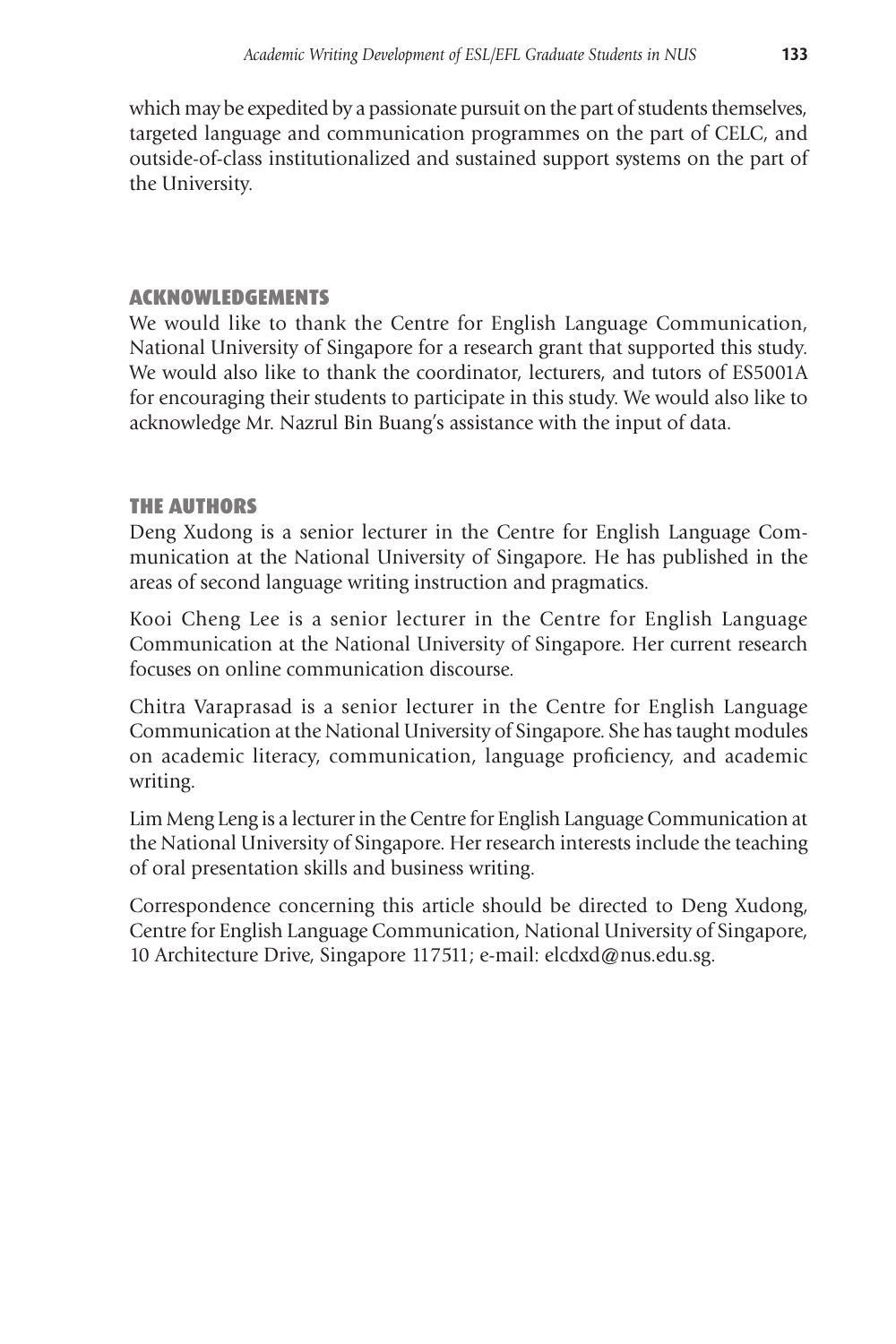## **References**

- Elder, C., & O'Loughlin, K. (2003). Investigating the relationship between intensive EAP training and band score gains on IELTS. In *IELTS Research Reports, 5*. Canberra: IELTS Australia. pp. 207-254.
- Green, A., & Weir, C. (2003). *Monitoring score gain in the IELTS Academic Writing module in EAP programmes of varying duration. Phase 2 report*. Cambridge: UCLES.
- Hunt, K.W. (1970). Syntactic maturity in school children and adults. *Monographs of the Society for Research in Child Development, 35* (Serial No. 134, No. 1).
- Perpignan, H., Rubin, B., & Katznelson, H. (2007). 'By-products': The added value of academic writing instruction for higher education. *Journal of English for Academic Purposes, 6*, 163-181.
- Read, J., & Hays, B. (2003). *The impact of the IELTS test on preparation for academic study in New Zealand* (IELTS Research Report No. 5, pp. 237-262). Canberra: IELTS Australia.
- Shaw, P., & Liu, E.T.K. (1998). What develops in the development of second language writing. *Applied Linguistics, 19*, 225-254.
- Storch, N., & Tapper, J. (2009). The impact of an EAP course on postgraduate writing. *Journal of English for Academic Purposes, 8*, 207-223.
- Wu, S.M., Tupas, T.R.F., Zhu, S., Blackstone, B., Chan, P., Deng, X., Goh, H., Ho, P.W., Lee, K.C., Sadorra, M.L.C., Seow, R., & Tan, S. (2008). Students' written errors: A summary of preliminary results. *SAAL Quarterly, 83*, 2-6.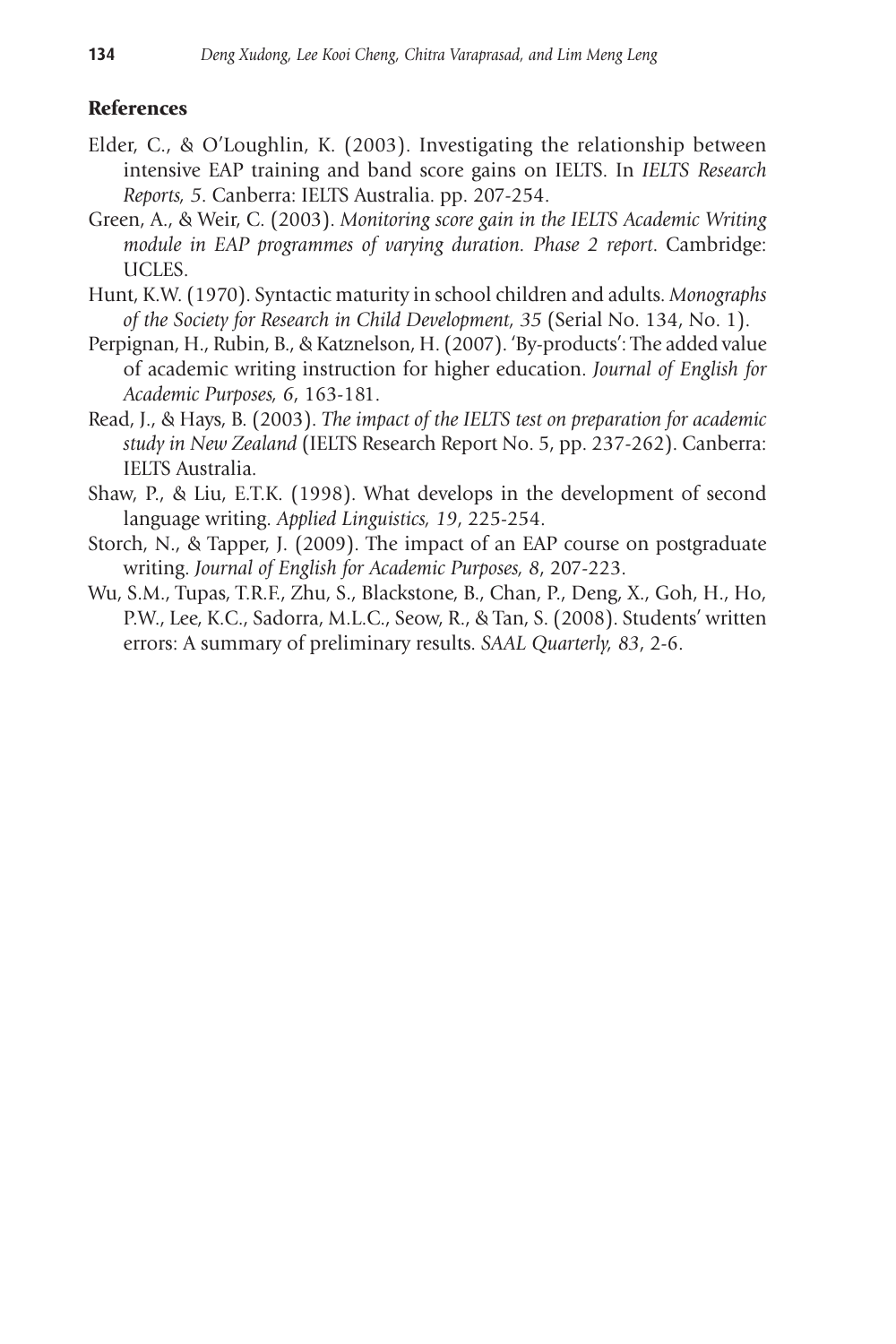# Appendix

## **Survey Questionnaire**

Dear ES5001A Student

The Centre for English Language Communication is interested in investigating your honest opinion on the impact of ES5001A on your academic writing skills and the transferability of these skills to your other core academic modules. We would be grateful if you could complete the questionnaire.

Thank you.

**Section 1** — Background Information on Experience in Academic Writing *Instruction: Please indicate your response by placing a tick in the appropriate box.*

- 1) Was your Bachelor's degree done in English?  $\Box$  Yes  $\Box$  No, please state the language  $\Box$
- 2) Have you written any academic research paper in English?  $\Box$  Yes  $\Box$  No
- 3) Have you published any academic research paper in English?  $\Box$  Yes  $\Box$  No
- 4) Have you sat for any international standardized English language test?  $\Box$  Yes  $\Box$  No If yes, please indicate the test and score. TOEFL Score:
	- IELTS Score: Others, please specify Score:

**Section 2** — Opinion on Impact on ES5001A on Academic Writing Skills *Instruction: Based on a Likert scale of 1 to 5, indicate the extent or degree of agreement to the following statements by placing a tick in the appropriate box.*

|                                                                                       | <b>Strongly Disagree</b>          | <b>Disagree</b> | Neutral | 4<br>Agree |   | Strongly Agree |  |
|---------------------------------------------------------------------------------------|-----------------------------------|-----------------|---------|------------|---|----------------|--|
|                                                                                       | ES5001A has helped me in          |                 |         |            | 3 |                |  |
| understanding the general characteristics<br>of academic writing                      |                                   |                 |         |            |   |                |  |
| the application of the relevant academic<br>6)<br>writing style used in my discipline |                                   |                 |         |            |   |                |  |
|                                                                                       | writing for the intended audience |                 |         |            |   |                |  |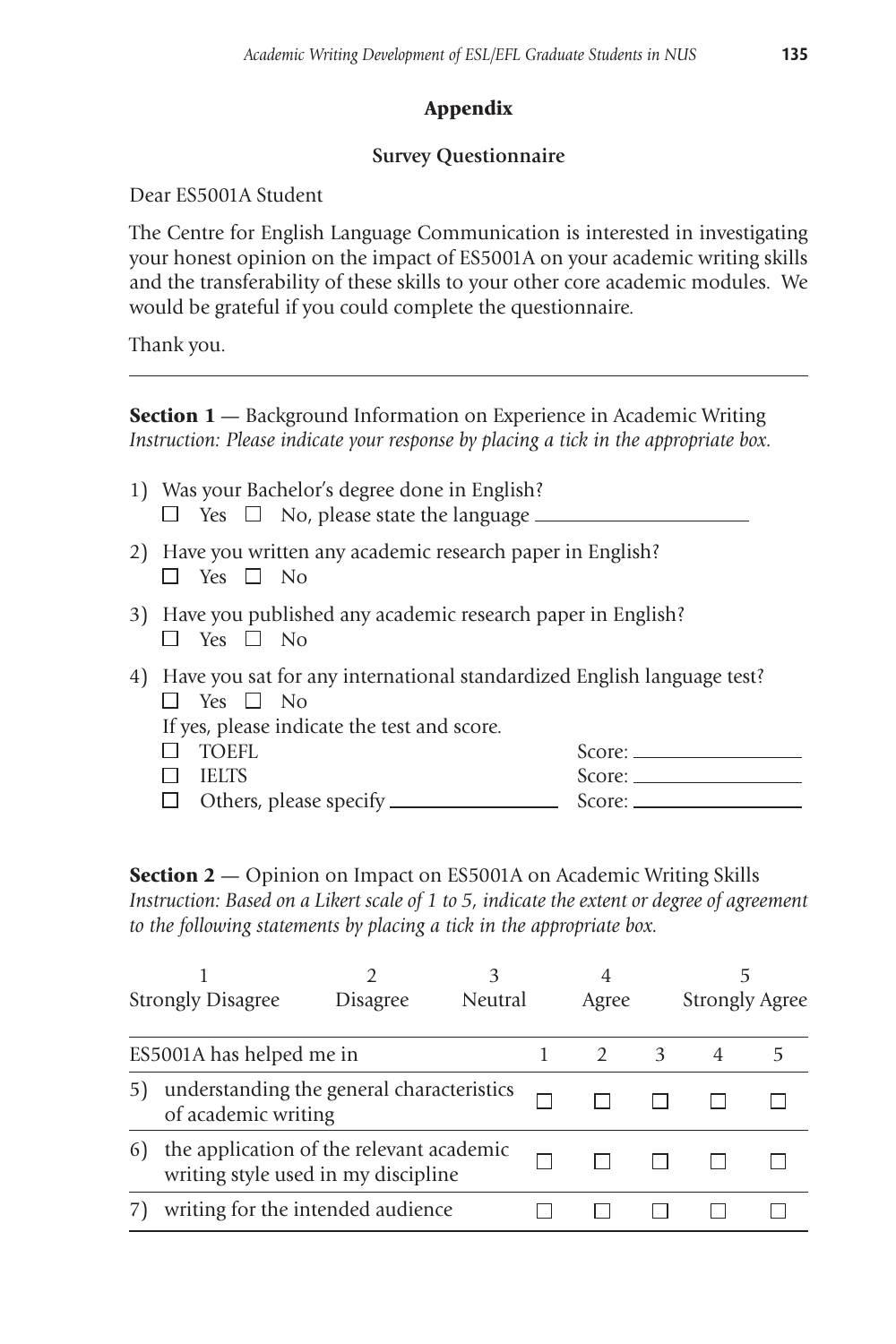|    | ES5001A has helped me in                                           | 1 | $\mathcal{D}$ | $\mathbf{3}$ | 4 | 5 |
|----|--------------------------------------------------------------------|---|---------------|--------------|---|---|
| 8) | synthesizing key information in<br>reading texts                   |   |               |              |   |   |
| 9) | making use of sources in writing                                   |   |               |              |   |   |
|    | 10) presenting my arguments in<br>a coherent manner                |   |               |              |   |   |
|    | 11) presenting graphic information in<br>a clear manner            |   |               |              |   |   |
|    | 12) interpreting graphic information<br>appropriately              |   |               |              |   |   |
|    | 13) improving my grammar accuracy                                  |   |               |              |   |   |
|    | 14) improving my language structure                                |   |               |              |   |   |
|    | 15) making use of expressions commonly<br>used in academic writing |   |               |              |   |   |

# Section 3 - Transferability of Skills

*Instruction: Based on a Likert scale of 1 to 5, indicate the extent or degree of agreement to the following statements by placing a tick in the appropriate box.*

| <b>Strongly Disagree</b>                                 | <b>Disagree</b> | Neutral | 4<br>Agree |   | 5<br>Strongly Agree |  |
|----------------------------------------------------------|-----------------|---------|------------|---|---------------------|--|
| After reading ES5001A, I am more<br>confident in         |                 |         |            | 3 | 4                   |  |
| 16) writing assignments in my core<br>academic modules   |                 |         |            |   |                     |  |
| 17) writing academic research papers in<br>my discipline |                 |         |            |   |                     |  |